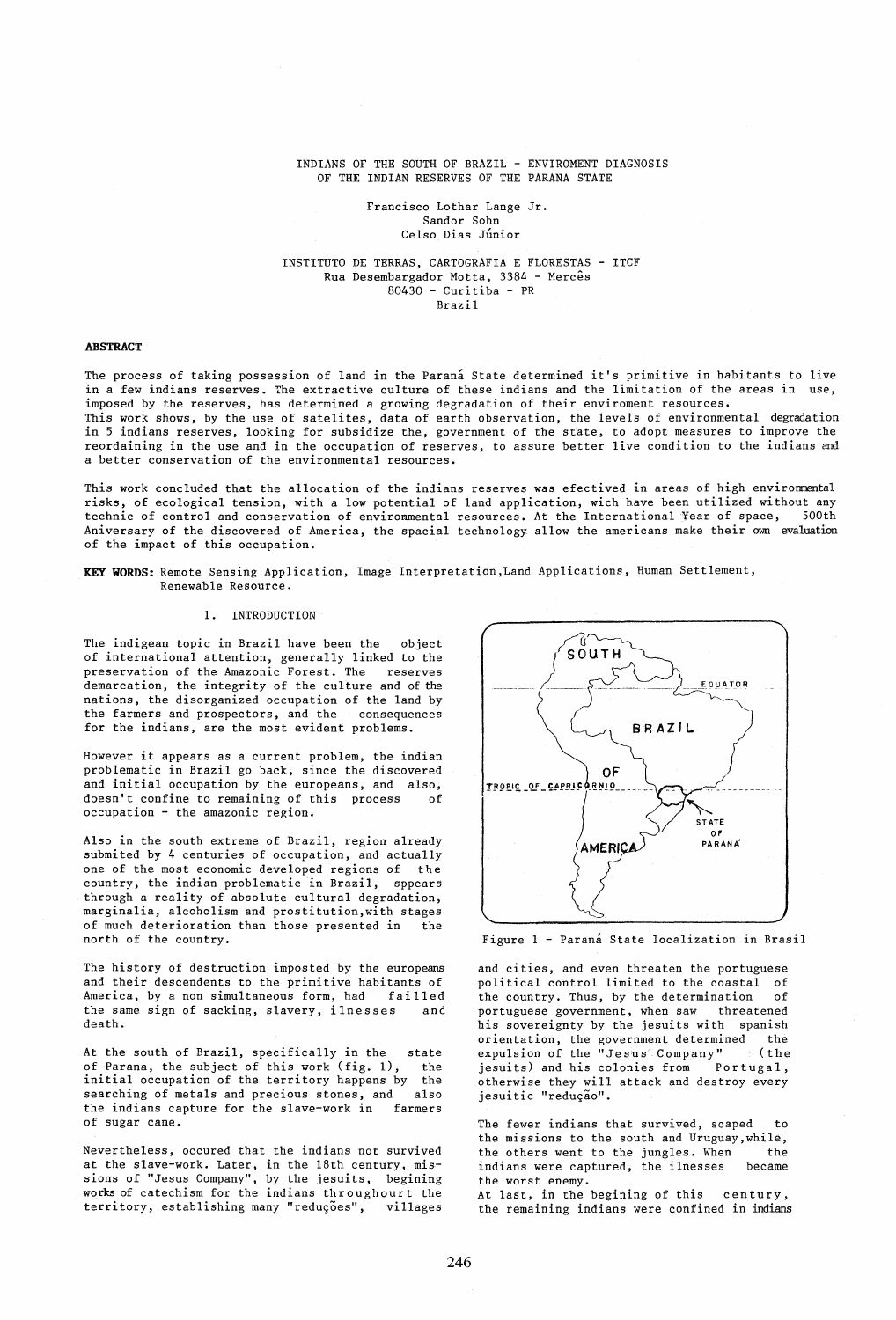reserves that also became remainings of riches state forest. formerly

Nevertheless, many of these areas have suffered a continuous process of degradation, without any kind<br>of control, with the aggravating of be generally of control, with the aggravating of be areas of possible environmental atention.

In Brazil, the indigean topic is responsability exclusive of the central government the "Fundação Nacional do Indio" (National Indian Foundation)FUNAI. In spite of doesn't have legal qualification to<br>interfere on the indigean topic, even if in his interfere on the indigean topic, even if in his<br>territory, the covernment of the state of Parana territory, the government of the state of has adopted a defensive position and incorporation<br>of the indians fight for the improvements of live of the indians fight for the improvements of conditions, rescue of their culture and in the determination of their problems.

The necessity to obtain basic informations about the environmental conditions of the indians reserves in the state, in a short period of time in an economic form and based in current data, indicating the possibility of the use of images from satellites, still garanting the sistematic monitorament of the use of indians lands and the results of the public actions in the improvements of environmental conditions of these reserves.

So, the option in develop a work that envolves the intense use of technics of "remote sensing" intense use of technics of "remote sensing" applied and data obteined by orbital sensors Hernandez et alIi (1990), Heller (1975), Disperati (1981) had demonstrated a high level of efficiency for the applications in environmental activities, as inventory, handling, and control and monitorating of environmental resources, beyond to permit the<br>generation of current informations, with low costs generation of current informations, with low and reducion of land work.

This work has a main objective, the elaboration of thematic maps about the levels of environmental<br>degradation in indians reserves at the state of degradation in indians reserves at the state Parana, using basically data of "cobertura florestal" and the current use of land, obtained by the satellite images. As a secondaries objectives, the elaboration of an evaluation about the viability of the use of this technology, in differential conditions of physical environmental, like dimensions of the areas, topography, kinds of "forest coberture" of use in land - to develop and adapt methodology to the differents conditions - to consolidate basis for the elaboration of plans of landing use, and ambiental control, as a condition of rescue of the indian culture and environmental recuperation; - to generate subsidies to the ampliation of the works through others indians reserves in the state; - and finally, to demonstrate and propagate the importance and facilities of the use of spacial technology in obtaining the informations about physical environmental, and his disponibility by the society in general.

The state of Parana, has in his territory, 17 indians areas, with areas that varied between 23 to 18.000 hectares, in a total of 66.095 hectares, distributed irregularly through the territory. Considering as one of the objetives of the work, the development and adaptation of methodologies, and considered the heterogenicity of indians areas, as much as in areas as in environmental caracteristics, we chose 5 representative reserves of different "geo-ambientais", social-economic and area conditions, to serve as a test-areas for the development of the works.

This work intend to be the introductory of a serie of actions that involve the utilization of satellite

data and technics of "remote sensing", applied to the indigean topic with emphasis in the environmental and integrator factor of public and private actions that objectifing the rescue of the indians identity with their physical environmental.

Nothing better that, in the 500th aniversary of the occupation of the America by the europeans, also the International Year of space,appropriating of modern spacial technology for one evaluation of the consequences of the discovery of the America in a original peoples, primitive habitants of this continent, and in the environmental that geranted them the survival and development as a culture.

# 2. STUDY AREAS

On the  $17$  indigean areas that exist in the state territory. 5 units were defined for the study. territory, 5 units were defined for the considering geographic criterion and area expression. (Plant, area and population) were donne by<br>FUNAI, Figure 2 shows the distribution of these FUNAI. Figure 2 shows the distribution of areas in the state.



Figure 2 - State of Parana - Localizacion of the study areas.

The table 1, shows the areas chosen and some general informations related with the area, council localization, population and population density.

We obtained important informations for specific caracterization of each study area, as a geographic location (DSG, 1965), climate (MAACK, 1981), soils (Embrapa, 1981), Geology (Mineropar, 1989), Geomorphology and Vegetation (MAACK, 1981) and social -economic data, organized for each homogenous region where are located the indians reserves.

2.1 Mangueirinha Indian Area

Area Localization Latitude S - 25°44'. to 25°59'39" Longitude W - 52°12' to 52°24'51" Southwest Parana, 3º tablehand.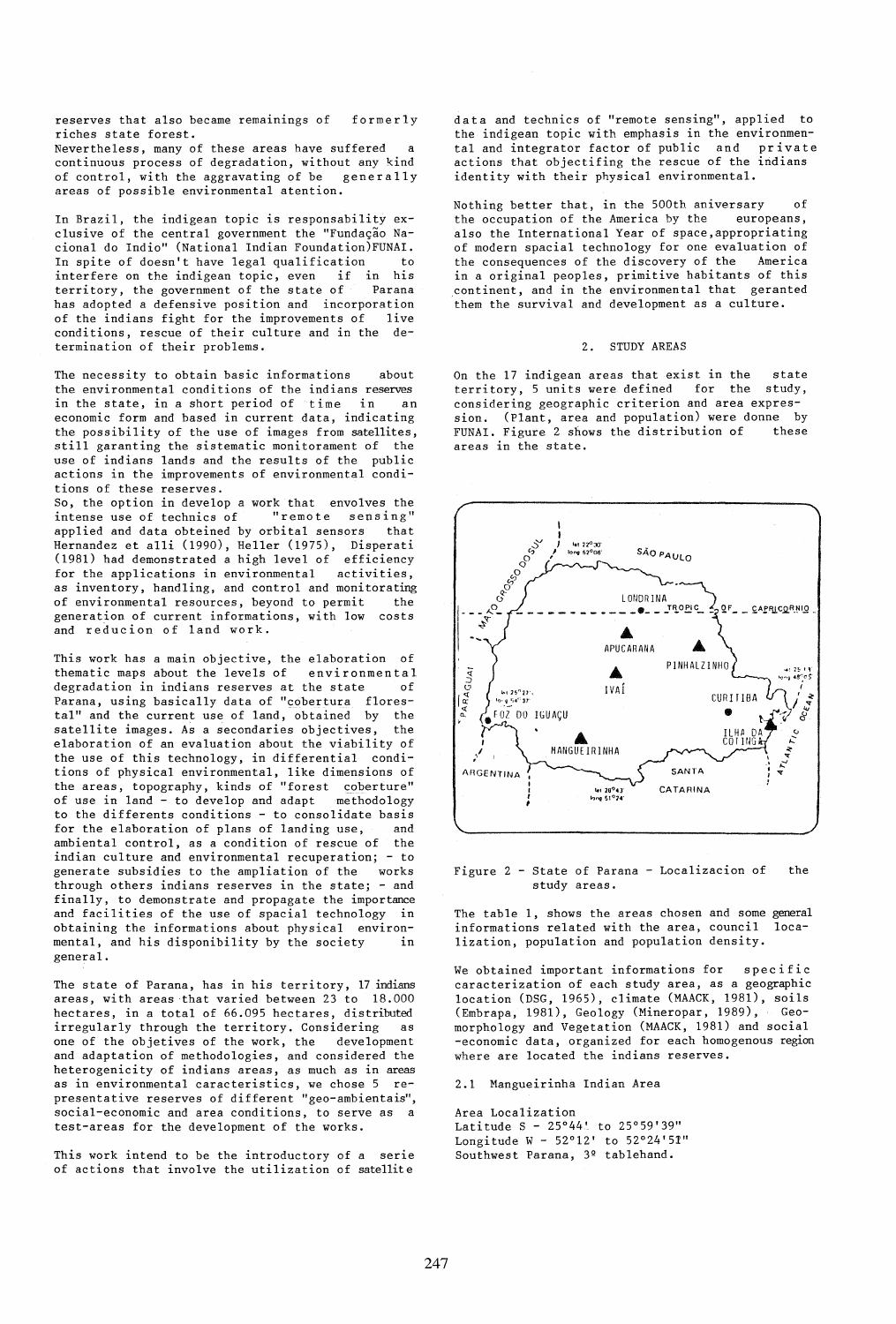TABLE  $1 -$ 

| NAME OF INDIAN AREAS                                                 | MUNICIPAL PLACES NAME                                                                            | POPULATION                      | ÁREA                                     | POPULATION SENSITY<br>$(hab/km^2)$ |  |  |
|----------------------------------------------------------------------|--------------------------------------------------------------------------------------------------|---------------------------------|------------------------------------------|------------------------------------|--|--|
| Mangueirinha<br>Ivai<br>Apucarana<br>Ilha da Cootinga<br>Pinhalzinho | Mangueirinha/Chopinzinho/Cel.Vivida<br>Manoel Ribas/Pitanga<br>Londrina<br>Paranagua<br>Tomazina | 1.443<br>898<br>492<br>70<br>93 | 17.308<br>7.306<br>5.574<br>1.685<br>593 | 12<br>16                           |  |  |

# Climate

The study area is a transition area between two climates, as Koepen classification

- Cfa = "climate mesotérmico sub-tropical úmido", without dry season, with a hot summer (hotest month 22°).
- $Cfb = "climate mesotérmico sub-tropical úmido",$ without dry season, with a not summer (hotest month 22°).

#### Geology

- Geological features: Mesozoic period, jurassic, "Grupo São Bento, formação serra geral".
- Stones: "derrames and sills de basalto and andesitos".

### Soils

- . "litólicos entrófilos" associated with rich soil and "estruturada entrofica", both of them with "chernozênico texture argilosa".
- "cambisso10 alico" Tb associated to "solos litolicos alicos", broth of them "A proeminente".
- · "latossolo roxo alico A proeminente textura argilosa".
- "latossolo roxo distrofico A proeminente textura argilosa".

#### Geomorphology

A plane topography and soft undulation in the south of the area, "pouco dissecada", with the maximum quota of 923 m above the ocean level. At the north, with more detailed relief and more amplitude "altimeter", with a minimum quota of 480 m.

# Vegetation

2 floristic tipologies composition caracterizing the forestal covering in the study area:

- "floresta ambrófila mista" (Araucaria Forest), tipic of more than 500 m altitude with kinds of the "pinheiro-do-paraná" (Araucaria angustifolia) and the "folhosas" as the Imbuia (Ocotea porosa), cedro (Cedrela fissilis( and others.
- "floresta estacional semi-decidual" (pluvial forest) that is more internal than the atlantic forest, following the "big rivers" valley, associated to the "clima sub-tropical umido quente". Presents some kinds of Peroba (aspidospernca), canofistula (Peltophorum dubium), and others.

This indian area is the great forest of pine tree of Paraná tree (Araucaria angustifolia) in the planet. It is a forestal specimen with a very high market and practically extinct as a forestal tipology. The integrity of this reserve become suffer with judicial actions for its possession.

# 2.2 Iva1 - Indian Area

Area Localization Latitude S - 24°35'00" to 24°37'30" Longitude W - 51°37'30" to 51°35'30" Centrical Parana, 3º tableland.

### Climate

Cfb - always wet, hotest mont 22°C, 11 months 10°C, with at least 5 rimes/year.

#### Geology

- Geological features: Mesozoic period, jurassic, "série São Bento", "derrame de Trapp".
- Stones: "derrames" and "sills de basalto a andesitos".

# Soils

- "latossolo roxo distrofico" associated to rich soil "estruturada distrófica, both of them with A moderado, textura argilosa".
- "latossolo roxo álico A proeminente, textura argilosa".

#### Geomorphology

Plane topography and soft undulation, uniform, pouco<br>dissecada", presents a surface "pediplanada", "tidissecada", presents a surface "pediplanada", pificada", pelo "aplainamento" surface conservated. Median altitude 900 m above ocean level.

#### Vegetation

- "floresta ombrófila mista" (araucaria forest), tipical in altitudes more than 500 m, with some kinds of Parana pine (Araucaria angustifolia) and some "folhosas" as the imbuia (Ocotea porosa), "cedro rosa" (Cedrela fissilis), "erva-mate"(Ilex paraguariensis) and others.

This is a transictory area of ecology between the araucaria forest and the pluvial forest, with the predominancy of "folhosas" of the Parana pine.

2.3 Apucarana - Indian Area

Area Localization Latitude S - 23°50'00" to 23°45'00" Longitude W - 50°52'30" to 50°58'00" North Parana, 3º tableland.

Climate (as W. Koeppen)

Cfa(h): hotest month 22 $^{\circ}$ C, always wet,<br>tação" 600 mm, "clima tropical 600 mm, "clima tropical temperado". "precipiquente-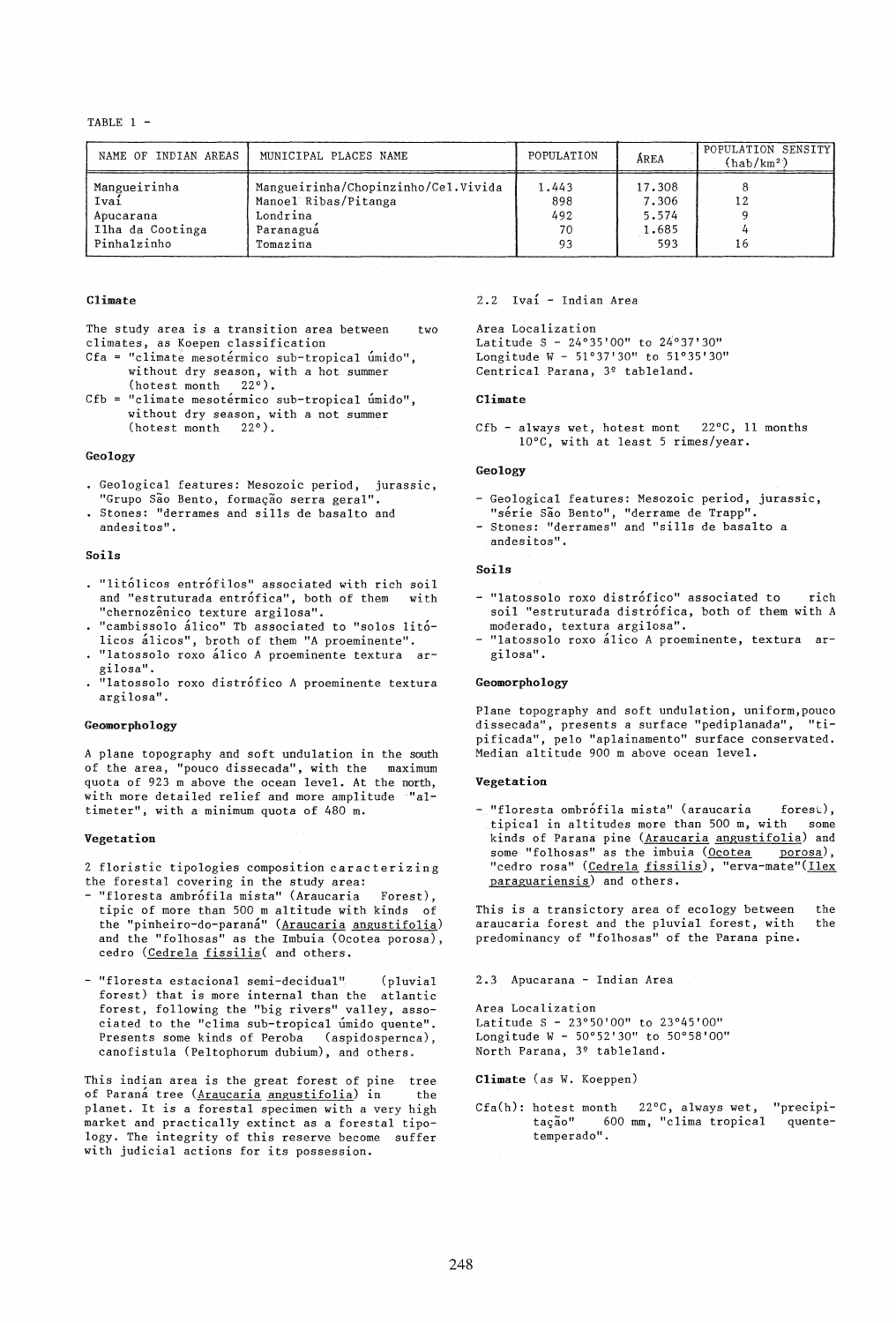### Geology

- Geological features: Mesozoic period, "serie Sao Bento", Jurassic, "formação serra geral".
- Stones: "efusivas básicas com basaltos maciços e amigdalóide, raramente andesitos, intercalados de areni tos finos!'

### Soils

- "latossolo roxo entrófico, A moderado, textura argilosa".
- $-$  "estructures rich soil "entrófico, A moderado, tex tura argilosa".
- "solos litolicos entroficos A chernozenico, moderado, associated to a Brunizen soils "avermelhado raso, both of them with "textura argilosa".

### Geomorphology

Plane topography and soft undulation at the area, "pouco dissecada", while at the south, relief is more detailed with erosion surfaces, with more altimetric amplitude, with a median quota of 800 m above the ocean level. north the

## Vegetation

- "floresta estacional semi-decidual" (pluvial forest), associated to "clima sub-tropical umido e quente". Presents some particular kinds as peroba (Aspidosperma), canafistula (Peltophorum dubium), figueira-brava (Ficus sp.) and still the angico, pau-d'alho, ingá, palmito, etc..

In social-economics terms, the area is at the south of one of the most prosperous regions of the state, with technical agriculture, a modern agro-industry, and with great urban structures. The specific location of the indian reserve is transitional for miserable areas, in function of the geological transition between the second and the third tableland, that determines a more accidental relief and poor soils.

2.4 Ilha da Cootinga - Indian Area

# Area Location

Latitude S - 25°30'00" to 25°30'30" Longitude W - 46°25'00" to 46°25'30" East Parana, island of Guaratuba Bay, coast of Parana.

#### Climate

Af(t): a transition tropical zone, always wet, median annual temperature  $21.1^{\circ}C$ , "precipitação" annual temperature 21.1°C, annual of  $1976$ ,  $400$  mm.

#### Geology

- Geological features: Cenozoic period, quaternary period, "sedimentos recentes".
- Stones: "sedimentos arenosos indiferenciados de origem marinha, e sedimentos atuais de deposição

# Soils

- "podzol A histico associated to podzol A moderado, both of them with "textura arenosa".
- "solos hidromórficos de mangue, textura argilosa".

#### Geomorphology

Plane with some elevations in sand deposition ancient beaches. of

### Vegetation

- "floresta ombrófila densa, de Restinga ou das ter ras baixas", with some kinds of cedro-rosa (Cedrela fissilis), cupiúva (Tajeira guionensis), figueira (Ficus organensis), olandi (Calaphyllum brasiliensis), and palmito, guajurovu and others.
- "mangreve", tipical in flooded areas with tide influence. The pedominant specimens are Cantabuuba (Rhizophera mangle), mangue-manso (Loguncularia rocenosa), siriuba (Avicennia sp.) and others.

The study area is formed by 2 islands in the begining of Paranagua, in a protective area in onde of the most complex "lagunar-estuarinos", nevertheless with a lack of financial resources. The majority population survive because of the fishing and extractival activity.

# 2.5 Pinhalzinho - Indian Area

Area Localization

Latitude S - 23°35'00" to 23°35'30" Longitude W - 50°02'00" to 50°02'30" North Parana, 3º tableland.

# Climate

Cfa - hotest month 22°C, always wet,precipitation 600 mm, "clima pluvial quente temperado".

# Geology

- Geological features: Paleozoic period, "carbonife ro superior, série Tubarão, grupo Itararé".
- Stones: "folhetos" and "siltitos cinzentos", and thin and medium arenitos.

#### Soils

- "Podzolico vermelho" - amarelo álico Tb medium, texture argilosa associate to fatossolo vermelhoescuro álico textura argilosa".

#### Geomorpholgy

Soft undulation, presenting a "pediplanada" surface, with median altitude 500 m.

#### Vegetation

- "Floresta estacional semi-decidual" (pluvial forest) associated to sub-tropical hot wet climate. Tipical specimens: canafistula (Peltophorum dubium) cedro-rosa (Cedrela fissilis), figueira (Ficus sp.), angico and inga.

The region where is the study area, is agricultural, however the soils are feeble and with survival agri culture with low technology associated to pastoral activities.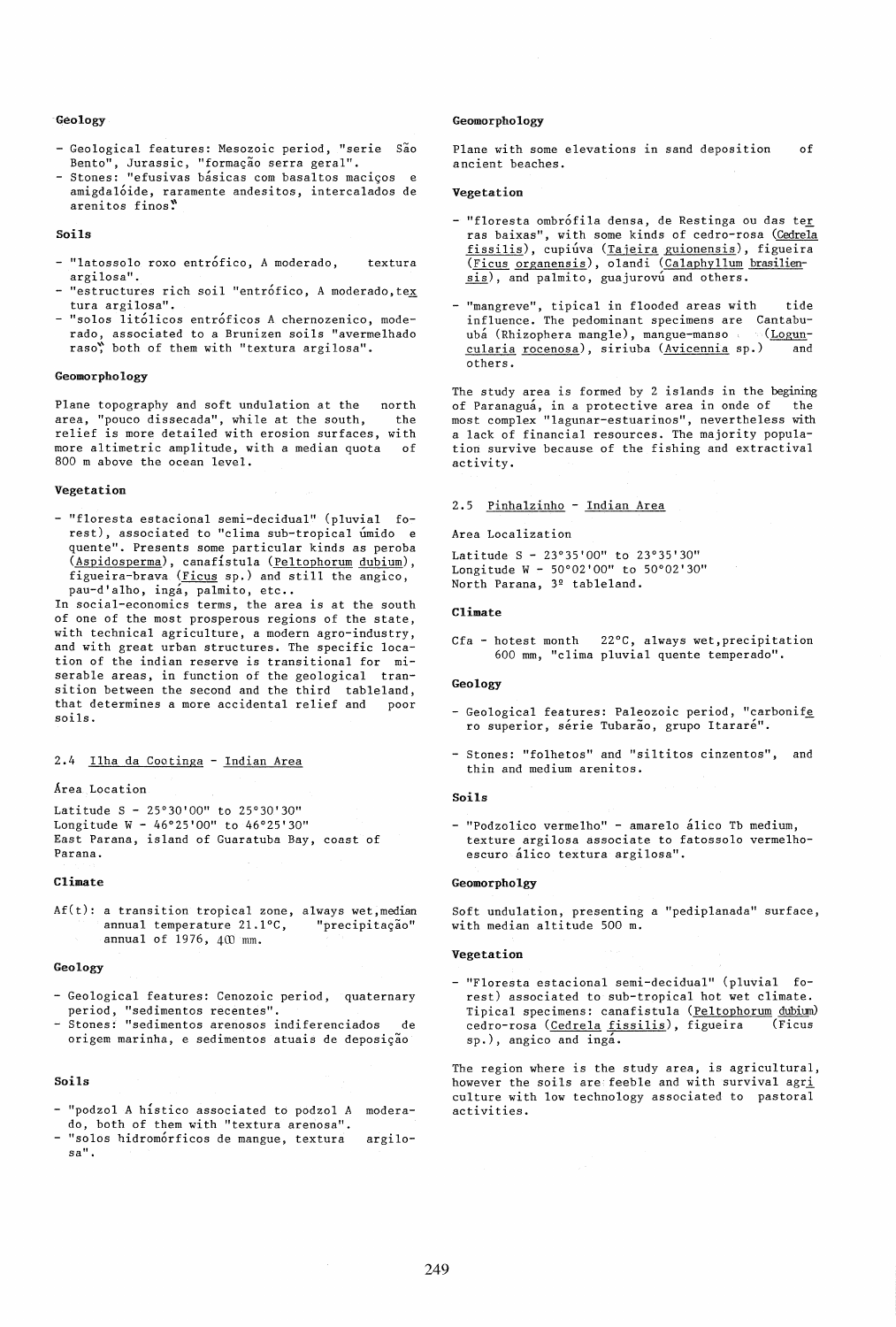### 3. MATERIAL AND METHODS

# 3.1 Material

For the development of the works, we used initially<br>the descritive memorials and maps of the studied the descritive memorials and maps of the areas to make the delimitation in the "planialtimetricas" maps and find a better localization. For a better caracterization of the areas, many diferents geological maps, soils and "fitogeografia" were uti lized and a great number of bibliographic material too.

The main work occurs by the use of satellite images in a photographic paper form, in a scale 1:250.000 for preliminary study, and in a multispectral digital form in Streamer cassete, to analyse, interpretation and automatic classification.

The main caracteristics of digital products used in this work are in the table 2.

TABLE 2 - Main caracteristics of digital images used in this work

| SATÉLITTE                                                                                        | ORBITA/<br>PONTO | DATE                                                     | <b>BANDS</b><br>RGB                       | <b>STUDY</b><br>AREA                                                   |  |
|--------------------------------------------------------------------------------------------------|------------------|----------------------------------------------------------|-------------------------------------------|------------------------------------------------------------------------|--|
| Spot<br>Landsat TM5 222/77<br>Landsat TM5 $222/76$<br>Landsat TM5 220/77<br>Landsat $TM5$ 221/76 | 706/402          | 23/08/88<br>20/05/90<br>20/05/90<br>12/09/90<br>07/02/90 | 1/3/2<br>3/4/5<br>3/4/5<br>3/4/5<br>3/4/5 | Mangueirinha<br>Ivai<br>Apucarana<br>Ilha da<br>Cotinga<br>Pinhalzinho |  |

The satellite data used in this work, as much in photographic paper as digital images were be given by the Instituto Nacional de Pesquisas Espaciais INPE (National Institut of Spacial Research).

The analyse, interpretation and classification of digital images were processed by the Sistema Interativo de Tratamento de Imagens - SITIM 150 (Interative System of Treatments Images), with a rapid nume-rical processor PNR (accelerator plate) installed in a PC-AT microcomputer with rigid disc of 55MB and digital tables Al and A2.

# 3.2 Methods Utilized

The method of work used in localization of study areas in the p1anialtimetric maps (DSG 1965) and a preliminar recognition of the areas in the graphic paper images with these elements become pos sible to recognize the areas in the digital images.

A lot of methods have been utilized to the interpretation of orbital and the most accurate have been the digital analyse (Disferati, 1981). The main advantages of the digital images process have been the versatility, "refetividade", and the preservation of the original data, that consist mainly in the analyse and manipulation of the digital pixels values, utilizing computer systems. According with the proprierties of digital numbers, we recognize the objects in scene, and we classifie the images.

After recording the digital images in SITIM 150, the evaluation of the combination products of the bands used, occurs respectively manipulation of the colors contrast, brightness and/or off set.

After the images processing by the software, the interest areas were delimited at the computer image, enphasizing them of the rest of the study areas. With a new treatment and manipulation operations of

the color and contrast, we try to generale a product<br>that allows a greater distinction in relation of that allows a greater distinction in relation the soil use and stratification forest, an important aspect in this study.

After a preliminary analyses of the images and recognition of the potential classes identificated, stablishing of training areas where the evaluation of the forest tipology and current use of the land.

By thse informations, the automatic image .classification of SITIM 150 occured by a demonstrated knowed points in the training area, using the "Maxima Ve-.<br>rossimilhança" - MAXVER, that agroups similars pixels in defined classes.

Once the area image is classified, the integration of these data at SGI for comparting these data with other information of hidrography, "declividade" and soils.

#### 4. RESULTS AND DISCUSSION

### 4.1 Description of using classes

The analyses and interpretation of digital images allowed the identification of followings classes of land application or forestal extracts:

# 1) Primary Forest

The areas are with a preserval forest covering, without exploration, that conserves their own forestal tipology specimens in a original of primitive state.

This class could be sub-divided according to the identified tipologies by the images, mainly between araucaria forest/pluvial forest/mangroves, because of the architectual "foliar" of caracteristics specimens.

This condition was possible to detect in only 2 areas among those that were studied, as observing Table 3

#### 2) Disturbed Forest

This class caracterize itself by having youroriginal forest covering partially modified by the selective extraction of trees with greater market, presenting caracteristics of degradation in their tipology.

The Table 3 shows the high levels of this occuring in the study areas.

#### 3) "Capoeira" or Secondary Forest

This class is represented by areas where destruc tion of the forest was total, following or not by a fire, generally used as agriculture technic in a short period of time, and them abandoned, where a dense vegetation grows, with a tipical specimens of this study.

The Table 3 shows the importance of its occurency, common in all study areas because of this land application system used by the indians.

# 4) Dirty fields

They appear in extremely degradated areas by  $con$ tinuous cultivation, fire thet impedes the soil regeneration or miserable soil. The presence of this class, indicates the fragility of the invironmental to the traditional using process by the indians and the non utilization of conservatory technics in the land application.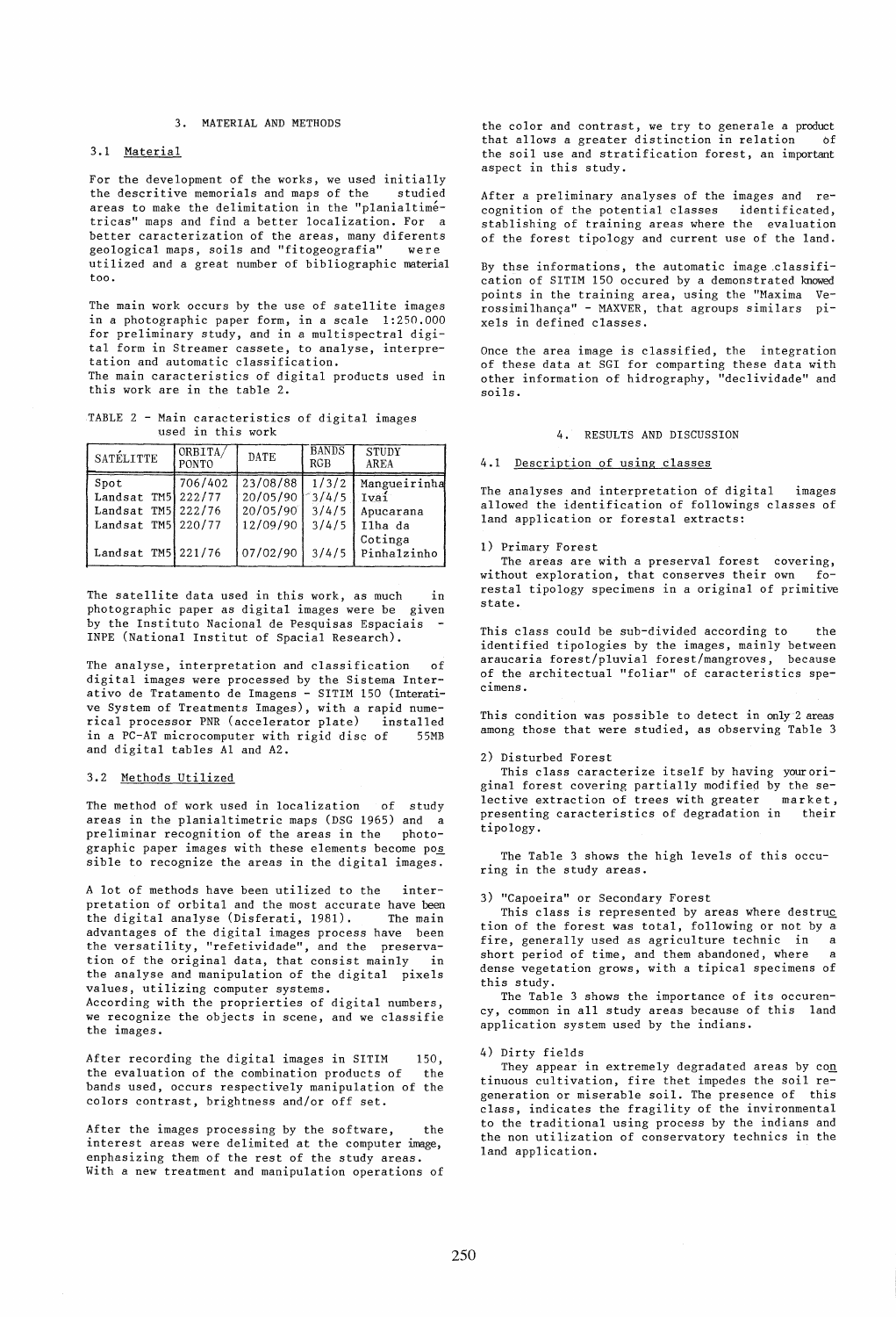# 5) Agriculture

They are areas utilized to the annual cultives, to the provisiong of the indians and their animals. It consists basically of corn cultivations, in a greater scale, and manioc, traditionally cultived<br>by the indians. This class involves exposed soil by the indians. This class involves exposed areas, prepared for the cultivation, and even burned areas because of the lack of protection in the preparation of the land by the fire.

### 4.2 Results

By the applications of legends, organized by identificated and commom classes in all study areas. The result are on the Table 3.

TABLE 3 - Results by classes of land application, expressed in ha, and in area percentual of each and the total area reserve

|                 | CLASSES OF LAND USE      |      |                          |        |                         |      |              |      |             |      |
|-----------------|--------------------------|------|--------------------------|--------|-------------------------|------|--------------|------|-------------|------|
| INDIAN AREA     | PRIMARY FOREST           |      | DISTURBED FOREST         |        | "CAPOEIRA"<br>2º FOREST |      | DISTY FIELDS |      | AGRICULTURE |      |
|                 | ha                       | $\%$ | ha                       | $\%$ . | ha                      | %    | ha           | %    | ha          | %    |
| Mangueirinha    | 6.620                    | 38,4 | 4,400                    | 25,5   | 1,880                   | 10,9 | 1.724        | 10,0 | 2.616       | 15,2 |
| Ivaí            |                          |      | 3.682                    | 50,4   | 1.352                   | 18,5 | 1.710        | 23,4 | 563         | 7,7  |
| Apucarana       | $\overline{\phantom{0}}$ |      | 4.019                    | 72,1   | 362                     | 6, 5 | 273          | 4, 9 | 920         | 16,5 |
| Ilha da Cotinga | 1.345                    | 79,8 | $\overline{\phantom{a}}$ |        | 88                      | 5, 2 | 165          | 9,8  | 88          | 5, 2 |
| Tomazina        | $\overline{\phantom{0}}$ |      | 97                       | 16,3   | 155                     | 26,2 | 268          | 45.2 | 73          | 12,3 |
|                 | 7.965                    | 24,5 | 12.198                   | 37,6   | 3.837                   | 11,8 | 4.200        | 12,9 | 4.260       | 13,1 |

Thematic maps were generated with the classes of current land application, from vegetation extracts of each studied area, as much maps of ambiental risks, by comparing georeferenc data of drainage, soils, declivity, etc.

### 4.3 Discussion

The caracteristcs observed in each study area, should be specifically considered because they demonstred special peculiarities in environmental terms and land application.

#### 4.3.1 Mangueirinha indian area

The studies of this area were effectived usig data obtained by Lange Jr. and Maximiano (1991),by the SPOT sensor. The preferency of this product happened<br>because of your spacial resolution  $(20 \text{ m})$ . and of because of your spacial resolution (20 m), and good results demonstrated in the identification and delimitation of different forest tipologies, as pluvial forest, and araucaria forest (parana pines) that occurs in this area. The utilization of SPOT images allowed the identification of 6 using classes, because of the sistematization, were gruped in commom classes to all areas.

Because of the importante of the area in ecological aspect, the last great remainings of Araucaria forest, it becomes necessary a detailed study in different tipologies.

It was observed that the concentration of Primary forest remaning, in special the Araucaria forest that was in totality on the litigation area, while the rest of the area was eliminated. Because of the unstable conditions in the infra-structure in the indians life, we noted that the exploration of excellence woods of indians reserves, doesn't assure any improvement to the indian comunity. Another important aspect, was the high rate of destroyed areas by fire, only at the observal period, in a total of 1330 ha of or 7,72% of total area.

The control of the land application in the reserve

is the main factor of environmental degradation and destruction of Parana pine. The non disponibility of machines and agriculture implements and the soil corrective and technical orientation are important in this process, despite the majority areas already devasted having a good potential of agriculture use and agriculture mechanization.

Among worked areas, Mangueirinha is the one that<br>presents the greatest and most important biome in presents the greatest and most important biome in conservation terms, although it was been where degradation process occurs in greather intensity.

Integration actions of indians to the regional productive process, a planning land application, han-<br>dling and forestal protecting, areas recovering, dling and forestal protecting, areas alternative profits by ecological turism would be recuse instruments of the identity and indian culture as the last great population of Araucaria forest, an humanity property.

### 4.3.2 Ivai Indian area

Practically without your original covering forest, by the tradition based on the necessity of make the abandom in areas after each cultivate. This abandom is called "pousio", and it is necessary in 5 to 10 years to regain the soil by the cultivate and fire. .<br>The cleannes area by fire, destroy the soil, but<br>also assure the soil fertilization in the first also assure the soil fertilization in the year, by the ashes and eliminates the harmfull plants The indian degradation technics, ist he only possible technic to their survival, considering the lack of suppor and a confinament consequency in a area.

The Ivai indigean area is in an ecological tension area, between the predominance of Araucaria forests, and the pluvial forest, that predomines the other. Thus, the devastation of Araucaria forest have been opening the way, to the introduction of the pluvial forest, in a irreversible way. The agricultural activity is the corn cultivation, and in a scale, manioc and bean cultivation. The rest of environmental caracteristics, although in a differen-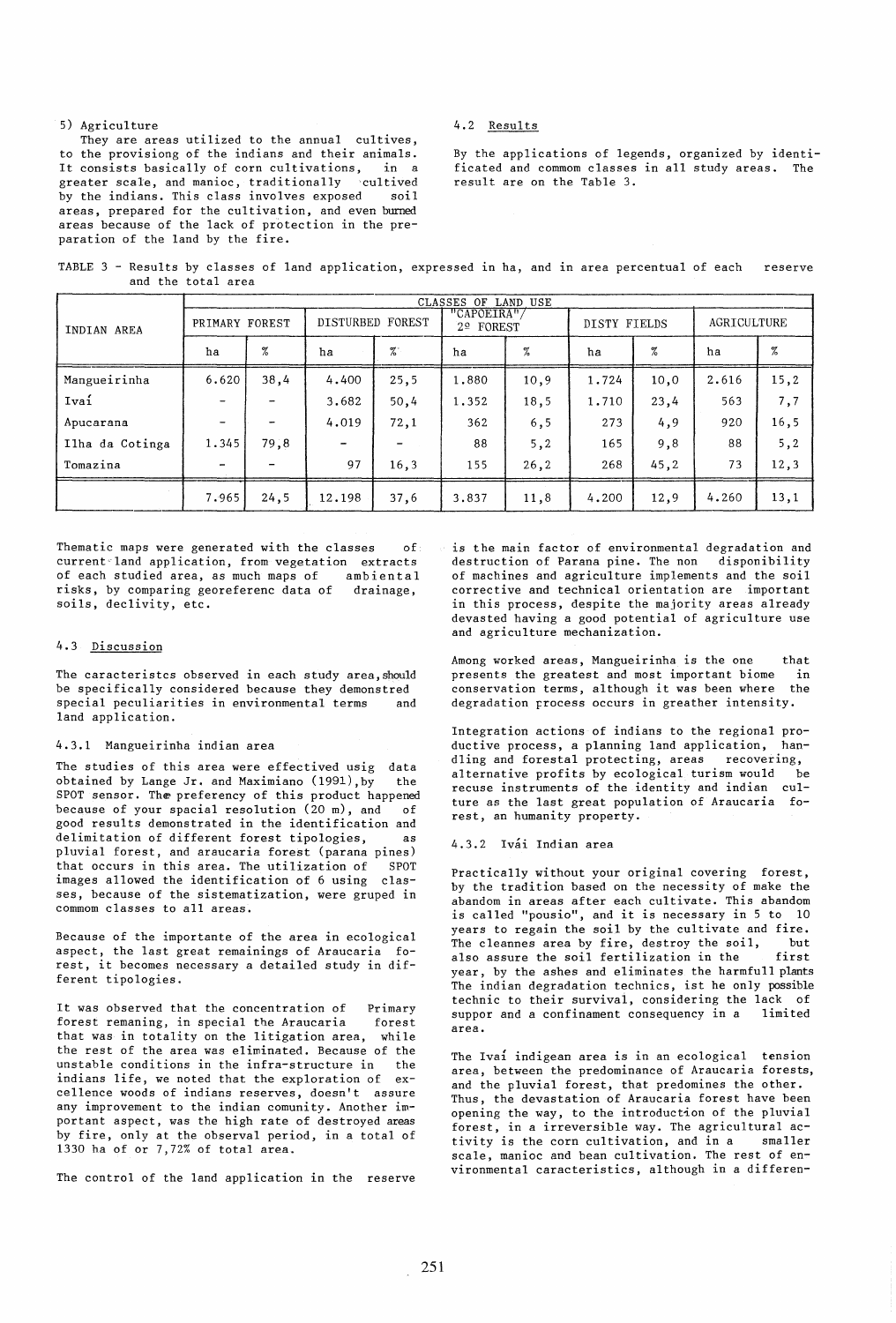tial region, in the relation of the land application and environmental impacts, is in the same form that was in Mangueirinha. This area presents the smaller areas of cultives, nevertheless, a high rare of oc-<br>curance of "dirty fields", indicating a seducing curance of "dirty fields", indicating a tendency in the plantation or in the recovering capacity of the soils.

# 4.3.3 Apucarana indigean area

Placed in a marginal area between the second and the third tableland of Paraná, it presents a transition between poor soil and productive soil,however with high "declividade". Presents, a great part of<br>the occupied area with degradated forest, even by the occupied area with degradated forest, even the non possibility of cultivate in these accidental areas.

The land application in agriculture areas, happens by the traditional process and the high percentual of the agriculture land occurs because of the burned areas in this class.

The general conditions in this follow the use, with low agriculture tendence of the and continuous forestal degradation by the mainly. regional soils, fire

# 4.3.4 Ilha da Cotinga indigean area

The place of this ares is singular in the state of Parana, because it places in 2 closely islands, placed in the entrance of Paranagua Bay, near the city. The environmental conditions of the island in con-<br>servation terms is good, with 80% of original foservation terms is good, with 80% of original fo-<br>restal covering still intact, distributed in 2 tirestal covering still intact, distributed in 2 pologies: mangrove, one of the most important bioma in ictiological fauna, tipical in flooded areas,and the "restinga", a variation of atlantic forest in the sondy soils and dunes, with an important role of stabilization of soils.

The agriculture activity is the manioc, planting for consume, the only one viable planting for that "sandy" soils, and with a low fertility; and it's this fac-<br>tor that assume the conservation of the forestal tor that assume the conservation of the environmental in the islands, because the indians fish too, reducing the pressure of the forest. The cultivate system is similar to the utilized in other areas.

The more degradated areas, involved by the class "dirty fields", are limited to the hillside of the mountain, probably submitd to the continuous and after the development of "gramineas", in the low productive soil, fired every year. The condilow productive soil, fired every year. The tions on these areas and their habitants could be<br>improved by the recuperation of the areas "dirty improved by the recuperation of the areas fields"palmitto cultivation (Euterpe edulis), craftmanship, and the ecological turism.

### 4.3.5 Pinhalzinho indigean area

Placed in a poor region of soils, the conventional<br>cultivation system of the indians determined, the cultivation system of the indians determined, depletion of soils and a great pressure over the remaining forests, constituted one of the most degrated reserves in that evaluated.

The agricultural activities are based in the 'corn cultivation, bean, rice and manioc.

The fragility of the region is determined by the soils, with low fertility. The recovery of the area is linked at the rescue to the marginality of the

indians, and investiment in alternative technology, like the energetic reflorestation.

# 5. CONCLUSIONS

Although only 5 indian areas were defined for the state of study, there are 17 indian areas in the state Parana, they confirmed to be the representatives and the conclusions would be applied to the others,specially to the recomendation terms.

This study allows to conclude of the opportunity of data use of satellite for the diagnosis of the ambiental conditions and the land application applied<br>to indigean reserves, utilizing digital products, to indigean reserves, utilizing digital products, to a detailed level, considering the limit of the<br>scale 1:50,000 in products term. LANDSAT TM5, for scale  $1:50.000$  in products term, LANDSAT TM5, accidental areas and 1:30.000 for SPOT product,<br>applied in plane areas to the undulating areas. applied in plane areas to the undulating and to the separation of forestal tipology, as we can see in the camp verification.

The work indicates in a clear and conclusive form, the levels of ambiental degradation in the evaluated reserves, demonstrating that;

- in 3 of the indigean areas studied, the degradation process already determined deep alternations of "biomes" and it's necessary an emergencial plan to control the application land.

- that in the other 2 studied areas, specially Mangueirinha, the existence of important remainings of Araucaria forest (Parana pine) in a deterioration process and the disponibility of areas with potential use, determine protective actions to the reminings and zoning plans of land application, to indicate possibles areas for the agricultural neces-<br>sary use to the indians of that reserve and maybe sary use to the indians of that reserve and of those doesn't present conditions. That the indian area Ilha da Cotinga presents the best conservatory conditions, although it is the most fragile area in the ecological point of view. This relative conservation, probably be related to the physic area, and the alternative of fishing to survival.

- The confinement represented by the indian studied reserves, is incompatible with the maintenence of traditional cultivate systems, in the that deter mine the continuous degradation of the environmental resources.

- At least 4 of the studies reserves are marginal areas, ecological tension, and extreme fragility for foundamentated in agricultural convertional activity. We note a tendency of allocation of indigean reserves in areas wi th low potential of agricultural use and high ambiental risk.

- The Mangueirinha indigean reserve demonstrates the contrast representd by high levels of degradation, verified in areas of public administration, with the area in judicial process, almost intact, because of its undisponibility. The process of systematic extraction of the Parana pine, is the responsability of the public administration, wit many allegations.

- A great lack of support and social and productive integration of the indian in the external reserve.

- Finally, the work demonstrated the facility<br>ng images in a digital form, by the sautomatic using images in a digital form, by the process, in the elaboration of studies and diagnosis